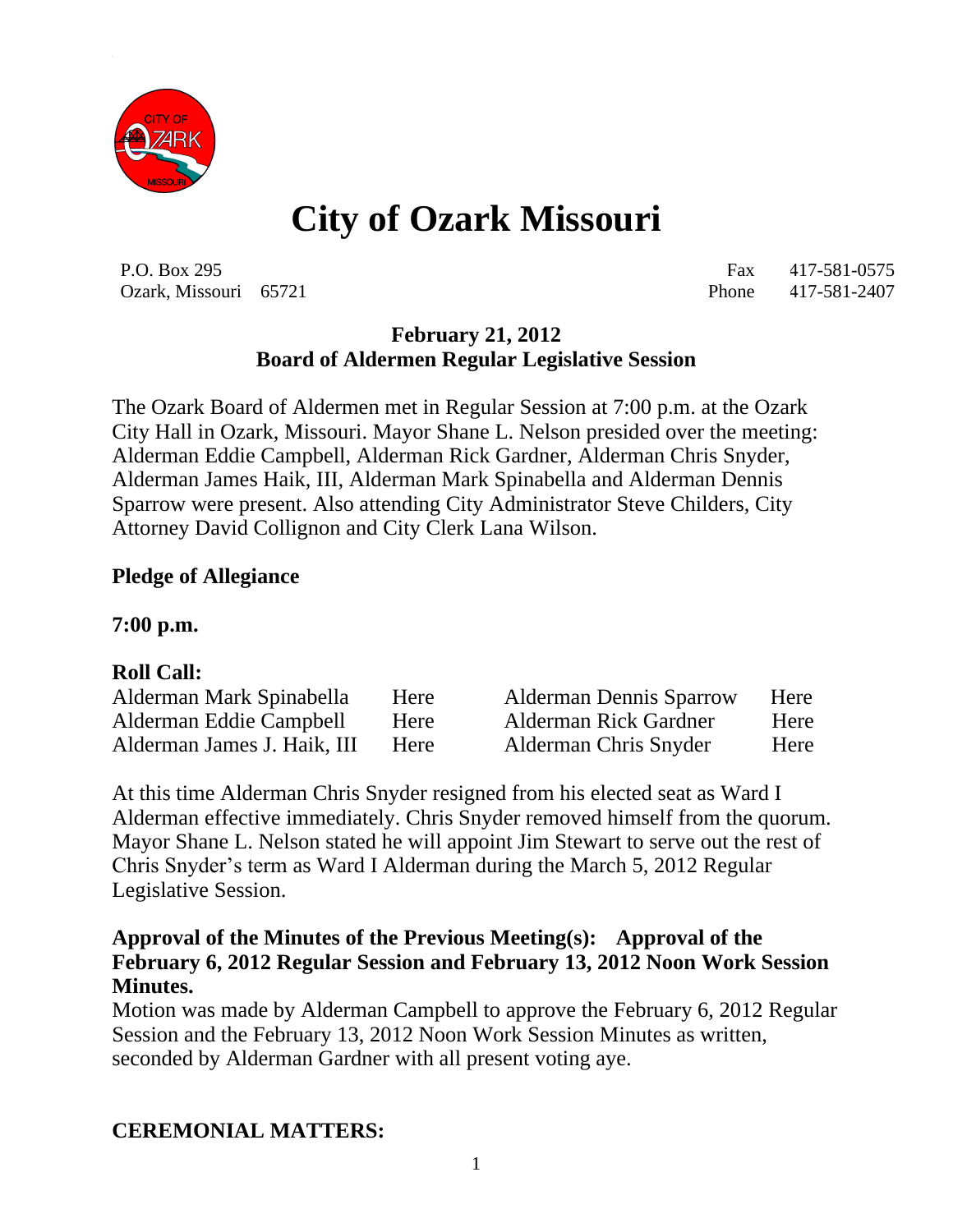## **BILLS OPEN FOR PUBLIC DISCUSSION:**

- **A. BILLS REQUIRING A PUBLIC HEARING:**
- **B. FIRST READING BILLS:**
- **1. Bill #2583-An Ordinance Amending the Code of Ordinances of the City of Ozark by Deleting One Chapter of Title I "Government Code" Relating to "Park and Recreation/Tree Board".**

Motion was made by Alderman Haik to place Bill #2583 on its first reading by title and description only, seconded by Alderman Spinabella with all present voting aye.

Alderman Haik stated since his appointment as the Park Board liaison there has been no progress or actions taken by the Park/Tree Board, many times there hasn't even been a quorum present. In his opinion there is no longer a need for the Park Board.

Mayor Shane L. Nelson stated while visiting with some of the Park Board Members about the possible disbandment some of them showed interest in serving on other City Boards.

Alderman Gardner stated the Park/Tree Board Members service to the City was greatly appreciated. The City may have initiated their lack of interest by limiting their authority.

Bill #2583 will be held over until the March 5, 2012 Regular Board of Aldermen Legislative Session.

**2. Bill #2584-An Ordinance Amending the Code of Ordinances of the City of Ozark by Adding One New Section to Title III "Traffic Code"; Chapter 315: "Traffic Control Devices" by Adding One New Section Relating to the Operation of a Vehicle on Public Property in Such a Fashion as to Avoid a Traffic Control Device.**

Motion was made by Alderman Spinabella to place Ordinance #2584 on its first reading by title and description only, seconded by Alderman Campbell with all present voting aye.

City Administrator Childers stated recently the City has been receiving complaints from business owners concerning vehicles cutting through their parking lot to avoid traffic control devices. The business owners have indicated this has become a nuisance and could become a potential liability to their business. They are requesting the City's assistance by enforcing this law after its enacted.

## **Mike Hartley-201 W. South St.**

Mike Hartley stated he is a business owner located at the S.  $3<sup>rd</sup>$  Street and South Street intersection; he has been experiencing excess traffic cutting through his parking lot to avoid the traffic control device at the intersection.

Bill #2584 will be held over until the March 5, 2012 Regular Board of Aldermen Legislative Session.

- **C. RESOLUTIONS:**
- **D. EMERGENCY BILLS:**
- **E. PUBLIC IMPROVEMENT BILLS (TAX BILLS):**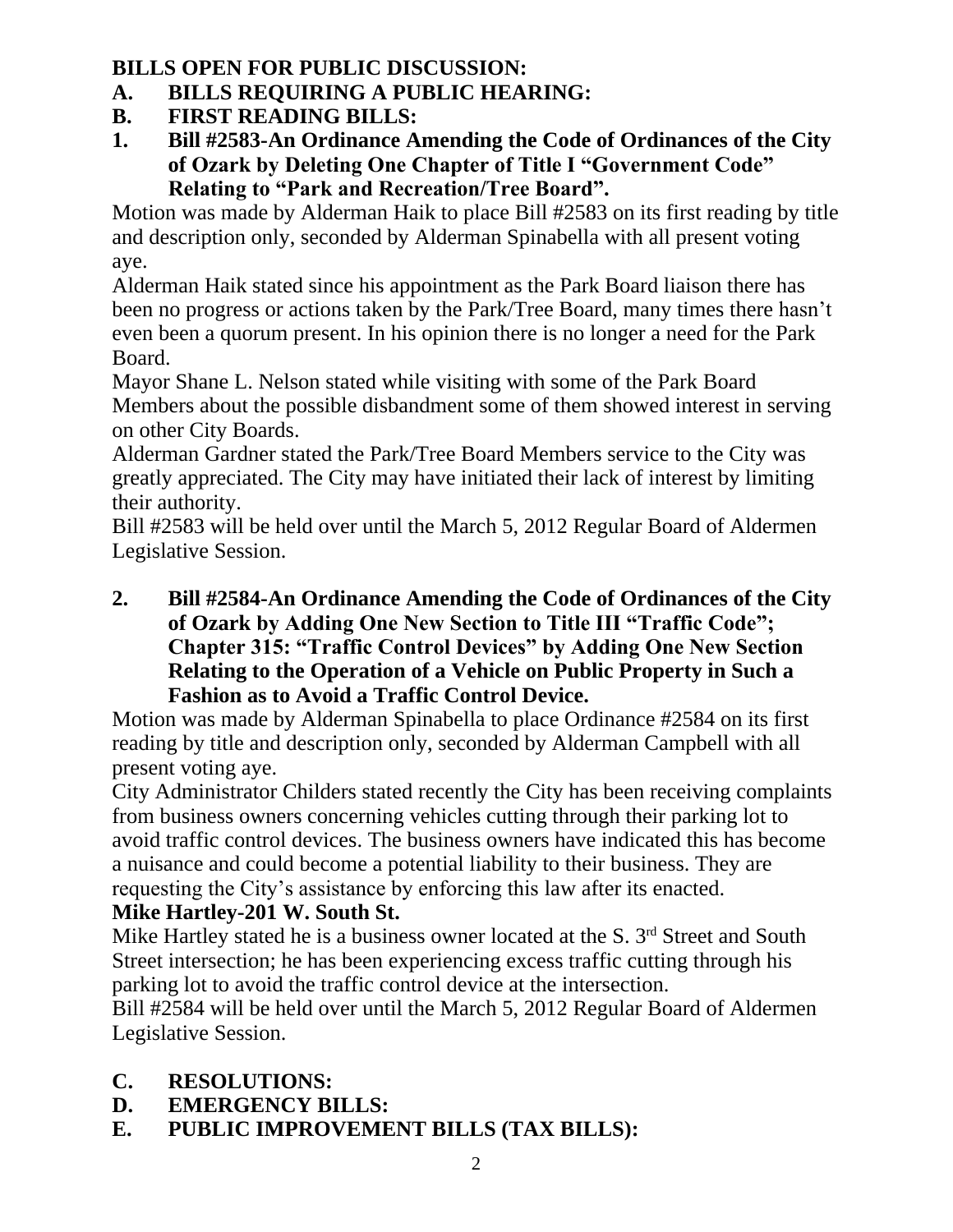**F. GRANTS:**

## **G. AMENDED BILLS:**

**SECOND READING AND FINAL PASSAGE OF BILLS. NO PUBLIC DISCUSSION, BOARD DISCUSSION ONLY:**

**1. Bill #2581-An Ordinance of the Board of Aldermen of the City of Ozark, Missouri Authorizing the Issuance of a Conditional Use Permit of All/Or Part of Property in a Particular Zoning District**  in the City of Ozark. Property Location-6151 N. 21<sup>st</sup> Street. **Property Owners-Church Brothers Management, Inc. Conditional Use-Retail in the Front of the Structure, and Fabrication of Retail Products in the Rear of the Structure.**

Motion was made by Alderman Campbell to dispense with the second reading and place Bill #2581 on its third and final reading by title and description only, seconded by Alderman Gardner with all present voting aye.

City Administrator Childers stated the property in question was formerly the Dodge Dealership north of Ozark. There are two (2) structures located on the property, the Conditional Use Permit is being granted for the northern structure on the property allowing retail in the front portion and light related manufacturing in the rear of the structure. Regarding the use of the most southern structure the property owner will have to follow the C-2 Zoning regulations.

Motion was made by Alderman Campbell to adopt Bill #2581 as Ordinance #12-008, seconded by Alderman Spinabella with all present voting by roll call vote:

| Alderman Eddie Campbell        | Aye |
|--------------------------------|-----|
| Alderman Rick Gardner          | Aye |
| Alderman James Haik, III       | Aye |
| Alderman Mark Spinabella       | Aye |
| <b>Alderman Dennis Sparrow</b> | Aye |

**2. Bill #2582-An Ordinance Amending the Code of Ordinances of the City of Ozark by Adding One (1) New Chapter Relating to Special Events Within the City.**

Motion was made by Alderman Haik to dispense with the second reading and place Bill #2582 on its third and final reading by title and description only, seconded by Alderman Gardner with all present voting aye.

City Administrator Childers stated the well thought-out process staff followed to introduce the Special Event Code to the individual groups who annually host events in the Finley River Park was very successful. The Special Event Code will apply to any Special Event held within the City of Ozark; staff will administer the applications accordingly.

Motion was made by Alderman Haik to adopt Bill #2582 as Ordinance #12-009, seconded by Alderman Campbell with all present voting by roll call vote:

Alderman Eddie Campbell Aye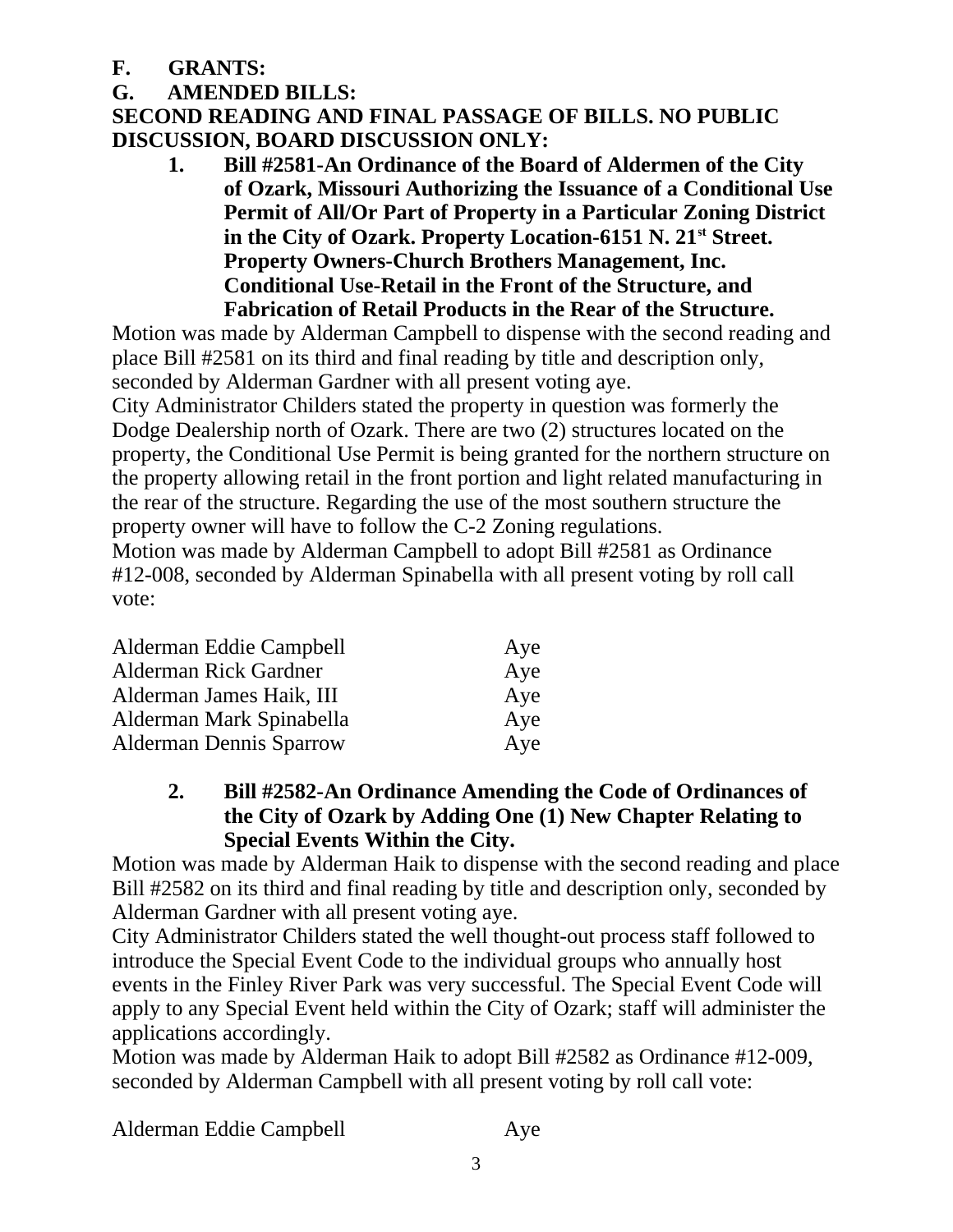| Alderman James Haik, III       | Aye |
|--------------------------------|-----|
| Alderman Mark Spinabella       | Aye |
| <b>Alderman Dennis Sparrow</b> | Aye |
| Alderman Rick Gardner          | Aye |

### **Report of Officers, Boards and Committees:**

- **1. Administrative:** City Administrator Steve Childers.
	- **1. Jack Dillingham, Piper Jaffray-Discuss Refinancing 2005 Waterworks Sewerage System Bonds.**

City Administrator Childers spoke in the absence of Jack Dillingham about refinancing all of the Bonds of the Series 2005 in the amount of \$440,000. Staff has been diligently working to identify opportunities to refinance debt, while doing so, it was found the Combined Waterworks and Sewerage System Refunding Bonds of the Series 2005 maturity dates were 2012-2025. The Bond's current interest rate is 5.57%, by refinancing the Bonds the City can obtain a 3.80% interest rate, saving the City an estimated savings of \$44,800.00 over that same period of time. With prior authorization from the Board of Aldermen, Jack Dillingham from Piper Jaffray and Bond Counsel Carson Elliff will prepare the necessary documents in Ordinance form and present them during the March 5, 2012 Regular Legislative Session for first reading.

Alderman Campbell asked if the refinancing included a deferred option.

City Administrator Childers stated the City was paying interest only payments on LCRA loans for the redevelopment properties. The Banks have since then eliminated that option and the City is currently paying both principal and interest on those loans.

Alderman Sparrow asked what amount was anticipated for the Closing Costs. City Administrator Childers stated he would know the amount anticipated for Closing Costs by the March 5, 2012 Regular Legislative Session. The anticipated Closing Date is April 1, 2012.

2**. Public Safety:** Police Chief Lyle Hodges.

**3. Public Works:** Public Works Director Larry Martin.

Public Works Director Martin stated the City's snow removal cost was \$8,024.00 during the last snow storm, so far this year our snow removal cost has been less than \$12,000.00. Normally by this time of year the City has incurred \$50,000.00 to \$60,000.00 in snow removal costs.

The City is in the process of requesting bids for our Wastewater Treatment Plant's Sludge Aeration Improvements the bids are due and will be opened March 1, 2012. The City is moving forward with the Duck Stadium storm water project the bid will be let out after Steve Eoff executes the required documents.

The City is preparing bid specifications for the 2012 Street Paving Projects. We are hoping to receive the bids prior to any expected petroleum increases.

The dirt piles in front of the Community Center are scheduled to be compacted and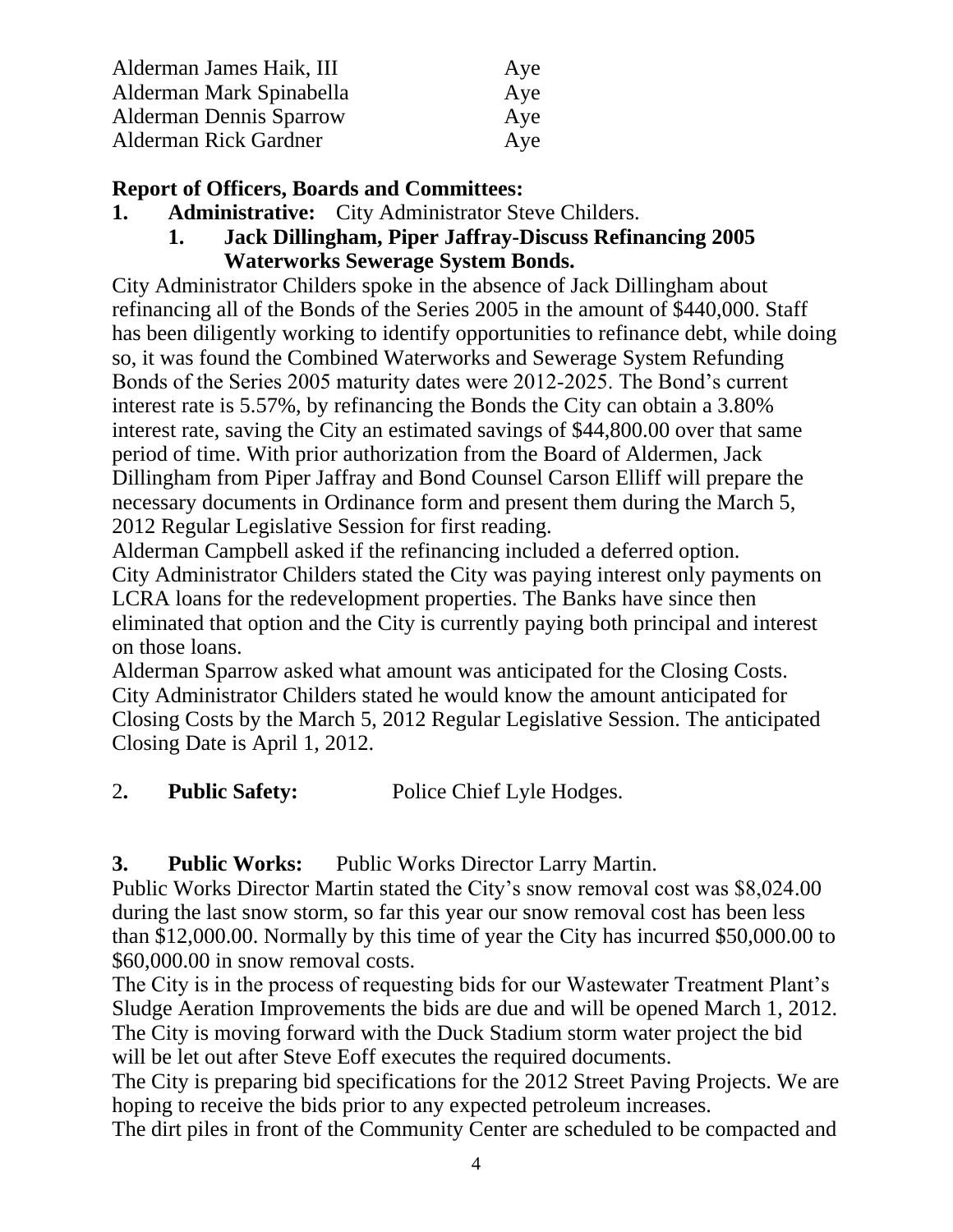placed prior to letting out the sidewalk construction bid. An update on the Missouri Foundation of Health Grant the City obtained to connect the sidewalk at the Finley River Park to the MoDot project at the W. Jackson Street and W. 3rd Street intersection, the final plans are in the process of being evaluated this will be done prior to letting out the project for bid. The 3rd Street Improvements Project is moving forward. MoDot has acquired the final easement with some required modifications to the plans by the Grantee. MoD ot's Engineers are in the process of making the final modifications. Alderman Campbell asked Public Works Director Martin if the stored dirt piles on the property north of the Duck Stadium are in the drainage area. Public Works Director Martin stated the dirt piles are not in the drainage area. It is his understanding Steve Eoff is storing the dirt piles removed from the major development at Evans Road and St. Highway 65. The dirt piles are expected to be removed within six (6) months.

**4. Parks:** Parks Director Sam Wagner.

#### **Unfinished Business: New Business/Board of Aldermen Comments:**

Alderman Gardner stated he would like to identify an appropriate way for the City to honor the late Neal Grubaugh and asked the Mayor and Board of Aldermen for suggestions.

Mayor Shane L. Nelson stated he would like to honor Neal Grubaugh, if anyone has any suggestions they can be discussed during the February 27, 2012 Noon Work Session.

City Attorney Collignon stated while reading past Minute Books the City should consider honoring both Neal and Betty Grubaugh. Betty Grubaugh was the City's first Alderwoman.

Mayor Shane L. Nelson publicly thanked Chris Snyder for the two terms he served as an Alderman.

## **Pay Bills-**

Motion was made by Alderman Sparrow to adjourn, seconded by Alderman Campbell with all present voting aye.

The February 21, 2012 Regular Legislative Session adjourned at 7:30 p.m.

Minutes Written By:

Lana Wilson, City Clerk

\_\_\_\_\_\_\_\_\_\_\_\_\_\_\_\_\_\_\_\_\_\_\_\_\_\_\_\_\_\_\_\_\_\_